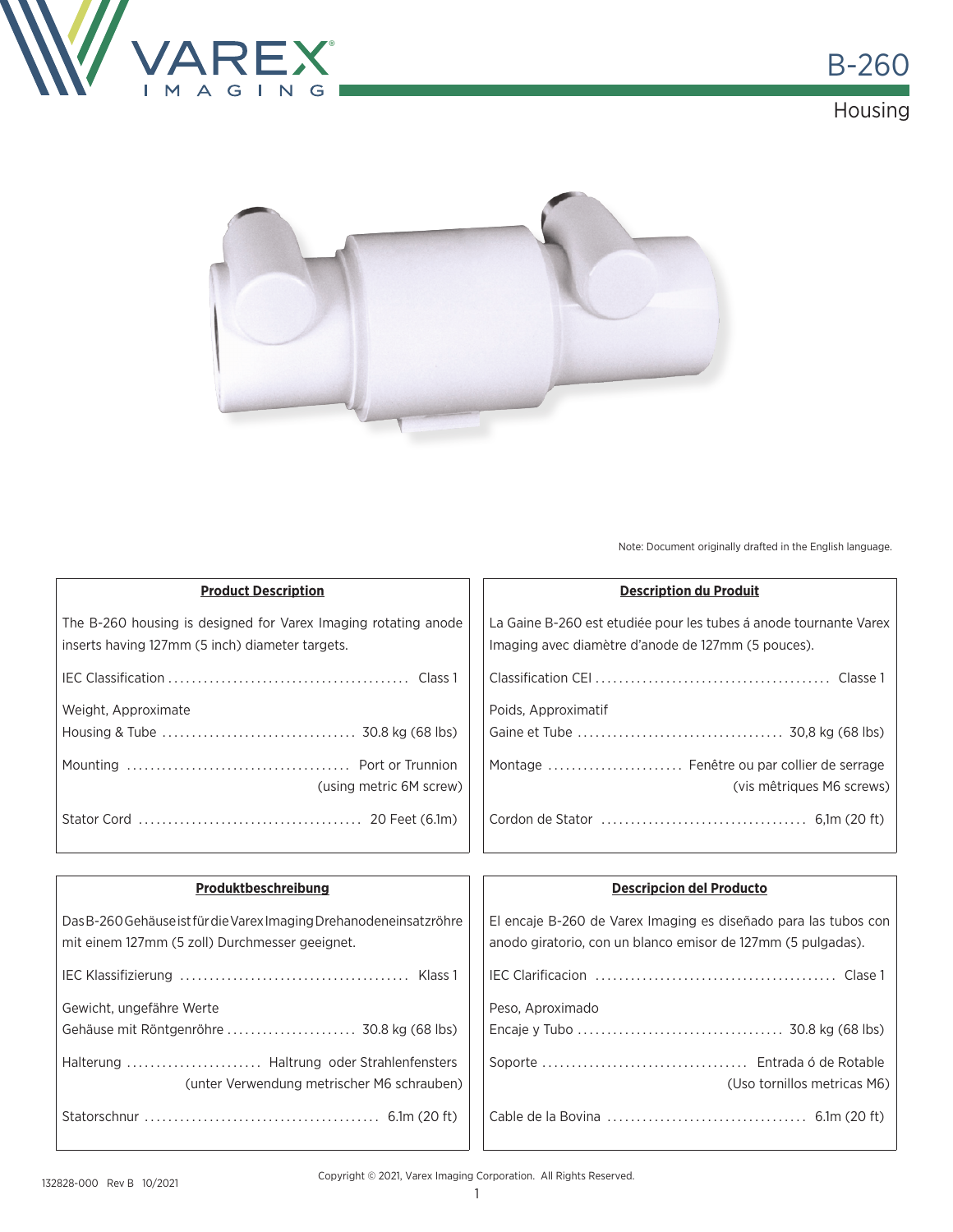

|  | <b>Product Description</b> |
|--|----------------------------|
|--|----------------------------|

| <b>Grid Control Voltages</b>                                  |
|---------------------------------------------------------------|
|                                                               |
| Maximum X-Ray Tube Assembly Heat Content 1,111 kJ (1,500 kHU) |
| Maximum Continuous Heat Dissipation:                          |
| without Heat Exchanger  300 W (420 HU/sec)                    |
| X-Ray Tube Assembly                                           |
| Permanent Filtration  0.7mm Al/75 kV IEC 60522                |
| Loading Factors for Leakage Radiation  150 kV, 4.0 mA         |
|                                                               |
| 120 Vac or 50 Vdc Max.                                        |
|                                                               |
| X-Ray Tube Assembly (Complies to)  IEC 60601-2-28             |

| <b>Description du Produit</b>                                                                   |  |  |  |
|-------------------------------------------------------------------------------------------------|--|--|--|
| Entre Grille et Cathode (si nécessaire)  -4 kV                                                  |  |  |  |
| Potentiel de controle de grille:                                                                |  |  |  |
|                                                                                                 |  |  |  |
| Dissipation thermique continue de la gaine:<br>avec Échangeur de Chaleur 1,074 W (1,450 UC/sec) |  |  |  |
| Ensemble Radiogène                                                                              |  |  |  |
| Technique de mesure du courant de fuite  150 kV, 4.0 mA                                         |  |  |  |
| Interrupteur Thermique  Normalement fermé<br>120 Vca ou 50 Vcc Max.                             |  |  |  |
|                                                                                                 |  |  |  |

| Produktbeschreibung                                        | <b>Descripcion del Producto</b>                                 |
|------------------------------------------------------------|-----------------------------------------------------------------|
|                                                            |                                                                 |
|                                                            |                                                                 |
|                                                            |                                                                 |
|                                                            |                                                                 |
| Gittersteuerspannungen                                     | Voltaje de Rejillas Controlada                                  |
| Typische Vorspannung für Abschaltung bei 150 kV  -3700 Vdc |                                                                 |
|                                                            |                                                                 |
|                                                            | Capacidad del almacenaje termal de encaje  1,111 kJ (1,500 kHU) |
| Maximale Wärmeverteilung                                   | Difusion del calor continuado del encaje                        |
|                                                            |                                                                 |
|                                                            |                                                                 |
| Röntgenstrahlers                                           | Tubos de Rayos X Asamblados                                     |
|                                                            |                                                                 |
|                                                            |                                                                 |
|                                                            | Interruptor Termal  Normalmente cerrado                         |
| 120 Vac oder 50 Vdc Max.                                   | 120 Vac o 50 Vdc Max.                                           |
|                                                            |                                                                 |
| Röntgenstrahlerhaube (Enstprechen)  IEC 60601-2-28         | Tubos de Rayos X Asamblados (Conformarse de) IEC 60601-2-28     |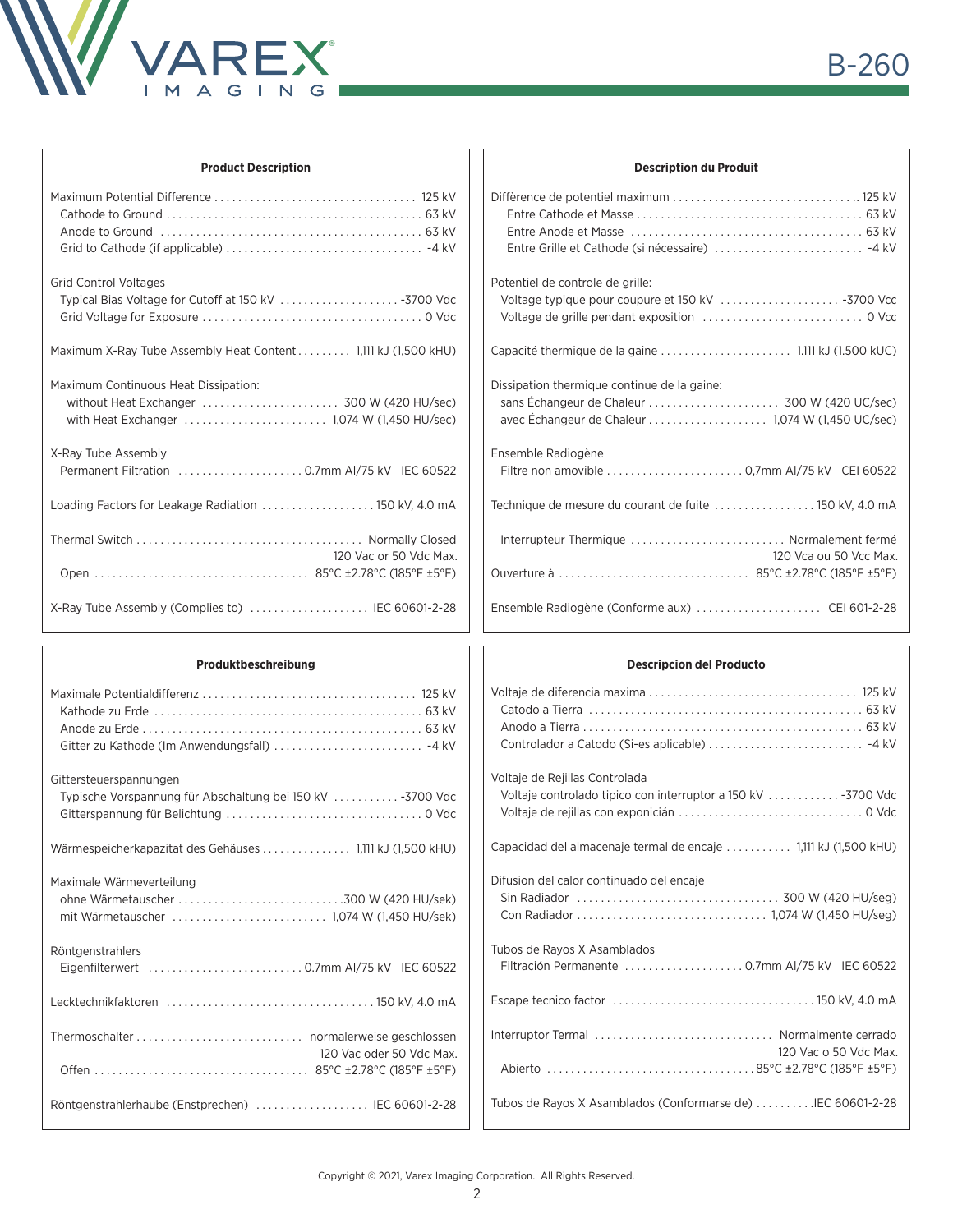

B-260

Housing Outline Drawing Dessin d' Encombrement de la Gaine Masszeichnungen für dss Gehäuse Esquema Detallado del Encaje

Dimensions are for reference only Les dimensions sont pour la référence seulement Maße sind als nur Referenz Las dimensiones están para la referencia solamente **Note:** Dimensions in Inches

**Remarque:** Dimensions en Pouces **Hinweis:** Abmessungen in Zoll **Nota:** Dimensiones en Pulgadas



Copyright © 2021, Varex Imaging Corporation. All Rights Reserved.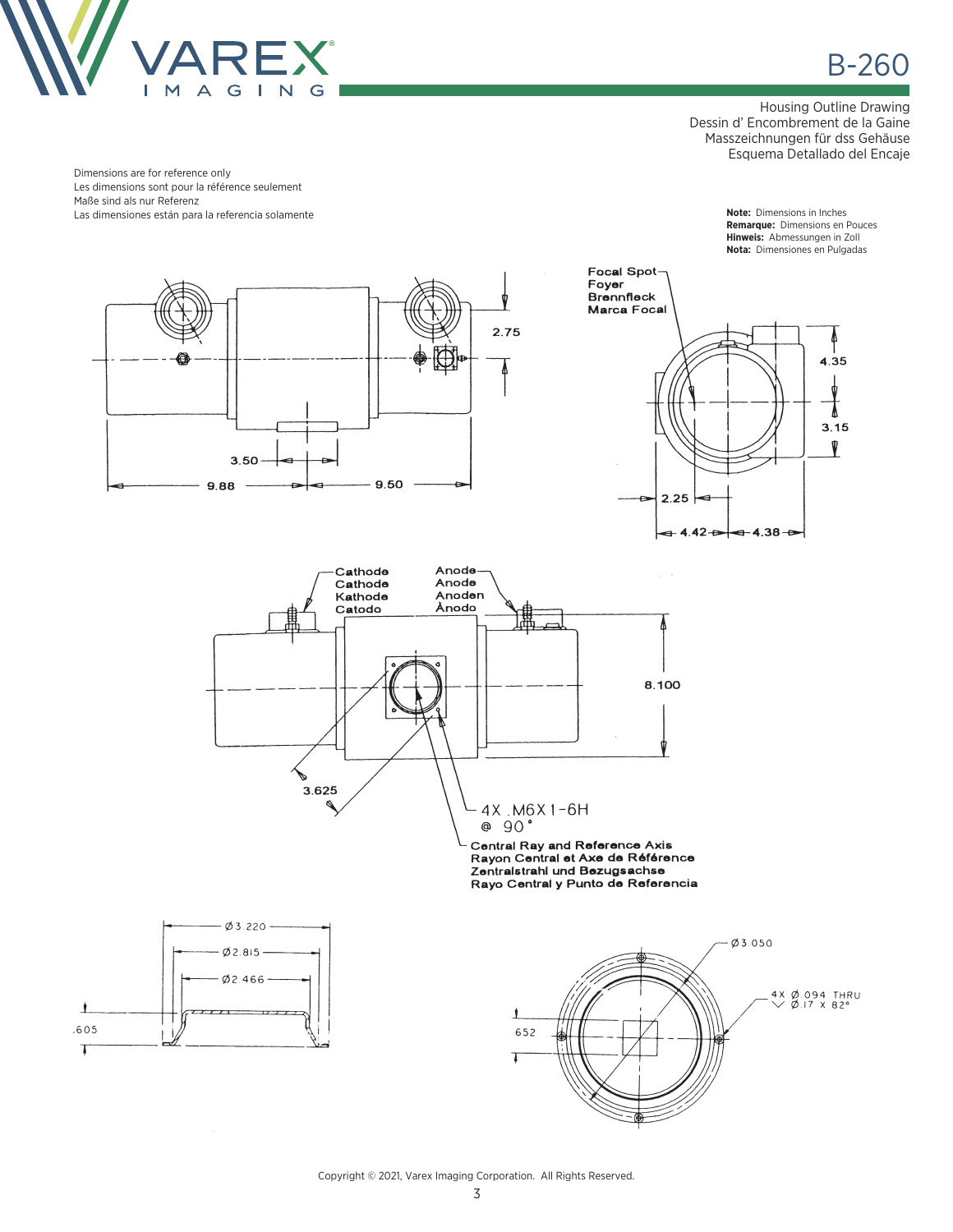

Stator - Wiring Diagram Stator - Schéma de Câblage Stator - Drahtfarbentabelle Bovina - Diagramas





| "STD" Stators | Stator "STD" | "STD" Stator    | "STD" Bovina   |             |
|---------------|--------------|-----------------|----------------|-------------|
| Black - White | Noir - Blanc | Schwarz - Weiss | Negro - Blanco | 14 $\Omega$ |
| Black - Green | Noir - Vert  | Schwarz - Grün  | Negro - Verde  | $60 \Omega$ |
| Green - White | Vert - Blanc | Grün - Weiss    | Verde - Blanco | $46 \Omega$ |
| 180 Hz Cap    | 180 Hz Cap   | 180 Hz Cap      | 180 Hz Cap     | 6µF         |
| 60 Hz Cap     | 60 Hz Cap    | 60 Hz Cap       | 60 Hz Cap      | 30 µF       |
| "S" Stators   | Stator "S"   | "S" Stator      | "S" Bovina     |             |
| Black - White | Noir - Blanc | Schwarz - Weiss | Negro - Blanco | $16 \Omega$ |
| Black - Green | Noir - Vert  | Schwarz - Grün  | Negro - Verde  | 51 $\Omega$ |
| Green - White | Vert - Blanc | Grün - Weiss    | Verde - Blanco | $35 \Omega$ |
| 180 Hz Cap    | 180 Hz Cap   | 180 Hz Cap      | 180 Hz Cap     | $5 \mu F$   |
| "P" Stators   | Stator "P"   | "P" Stator      | "P" Bovina     |             |
| Black - White | Noir - Blanc | Schwarz - Weiss | Negro - Blanco | $16 \Omega$ |
| Black - Green | Noir - Vert  | Schwarz - Grün  | Negro - Verde  | $30\Omega$  |
| Green - White | Vert - Blanc | Grün - Weiss    | Verde - Blanco | 14 $\Omega$ |
| 180 Hz Cap    | 180 Hz Cap   | 180 Hz Cap      | 180 Hz Cap     | 6 µF        |

Stator Ratings and Characteristics Spécificités et Caractéristiques du Stator Statornennleistungen und Merkmale Caracteristicas y Clarificacion de la Bovina

B-260

|                | <b>Wire Color</b><br><b>Couleurs des Branchements</b><br><b>Kabelfarben</b><br><b>Cable de Color</b> | <b>Description</b><br><b>Description</b><br><b>Beschreibung</b><br><b>Descripcion</b> |  |
|----------------|------------------------------------------------------------------------------------------------------|---------------------------------------------------------------------------------------|--|
| 1              | Green                                                                                                | Phase Shift                                                                           |  |
|                | Vert                                                                                                 | Stator de Changement de Phase                                                         |  |
|                | Grün                                                                                                 | Veränderliche Statorphase                                                             |  |
|                | Verde                                                                                                | Cambio de Fase del Estator                                                            |  |
| $\overline{2}$ | <b>Black</b>                                                                                         | Phase                                                                                 |  |
|                | Noir                                                                                                 | Phase                                                                                 |  |
|                | Weiss                                                                                                | Neutral                                                                               |  |
|                | Blanco                                                                                               | Común                                                                                 |  |
| 3              | White                                                                                                | Common                                                                                |  |
|                | Blanc                                                                                                | Neutre                                                                                |  |
|                | Weiss                                                                                                | Neutral                                                                               |  |
|                | Blanco                                                                                               | Común                                                                                 |  |
| 4              | Red                                                                                                  | Not used                                                                              |  |
|                | Rouge                                                                                                | Hors d'Usage                                                                          |  |
|                | Rot                                                                                                  | Nicht in Gebrauch                                                                     |  |
|                | Rojo                                                                                                 | Ya no Usado                                                                           |  |
| 5              | Blue                                                                                                 | Ground                                                                                |  |
|                | Bleu                                                                                                 | Masse                                                                                 |  |
|                | Blau                                                                                                 | Erde                                                                                  |  |
|                | Azul                                                                                                 | Tierra                                                                                |  |
| 8              | White/Black                                                                                          | <b>Thermal Switch</b>                                                                 |  |
|                | Blanc/Noir                                                                                           | Switch Thermique                                                                      |  |
|                | Weiss/Schwarz                                                                                        | Thermoschalter                                                                        |  |
|                | Blanco/Negro                                                                                         | Interruptor Termal                                                                    |  |
|                | 9. Red/Black                                                                                         | <b>Thermal Switch</b>                                                                 |  |
|                | Rouge/Noir                                                                                           | Switch Thermique                                                                      |  |
|                | Rot/Schwarz                                                                                          | Thermoschalter                                                                        |  |
|                | Rojo/Negro                                                                                           | <b>Interruptor Termal</b>                                                             |  |

| <b>Stator Power:</b>                          | Puissance du stator:                        | Statorleistung:                                                                       | Poder de la Bovina:                                                                    |
|-----------------------------------------------|---------------------------------------------|---------------------------------------------------------------------------------------|----------------------------------------------------------------------------------------|
| Time to full speed of the anode is a function | Le temps nécessaire à la montée en pleine   | vollen<br>Zeitspanne<br>bis<br>zur<br>Die i                                           | La velocidad maxima del anodo giratorio                                                |
| of the power rating of the "starter" and the  | vitesse est fonction de la puissance du     | Geschwindigkeit des<br>Anodentellers ist                                              | es obtenida por el poder del arrancador                                                |
| weight / diameter of the anode. All Varex     | démarreur et du poids/diamétre del'anode.   | eine Funktion<br>Nennleistung<br>der<br>aus                                           | y es relacionado con el peso y diametro                                                |
| Imaging stator types are rated for regular    | Tous les stators Varex Imaging sont prévus  | des Anlaufgerätes und Gewichtes bzw.                                                  | del anodo. Todos las bovinas de Varex                                                  |
| speed and high speed starters. Time to        | pour une vitesse normale et pour une        | Durchmessers des Tellers.<br>Alle Varex                                               | Imaging son usadas con velocidad regular                                               |
| full speed of 102 mm (4 inch) anode series    | vitesse rapide. Le temps de démarrage des   | Imaging Statortypen sind für hoch- und                                                | y velocidad alta al principio. Toma entre 1.3                                          |
| tubes is between 1.3 and 2.0 seconds.         | tubes de la série 102 mm (4 pouces) anode   | normaltourigen Betrieb ausgelegt.<br>Die<br>Anlaufzeit bis zur maximalen Drehzahl des | y 2.0 segundos para obtener la velocidad<br>alta del anodo giratorio para las tubos la |
|                                               | se situe entre 1,3 et 2,0 secondes.         | Anodentellers der 102 mm (4") Anoden                                                  | serie de 102 mm (4") anodo.                                                            |
| Immediately following high speed anode        |                                             | Röntgenröhren liegt zwischen 1.3 und 2.0                                              |                                                                                        |
| rotation, the rotor speed must be reduced     | Immédiatement aprés la rotation à 4000 t/   | Sekunden.                                                                             | Immediatamente despues de obtener                                                      |
| to 4000 r/min or less within 10 seconds       | min ou moins en 10 secondes en utilisant un |                                                                                       | la velocidad alta del anodo giratario. la                                              |
| using a suitable dynamic braking device.      | système de freinage dynamique approprié.    | Unter Verwendung einer geeigneten                                                     | velocidad del rotador debe der reducida a                                              |
|                                               |                                             | Anogenbremse muß die Drehzahl nach                                                    | 4000 r/min ó menos en 10 segundos usado                                                |
| No more than two high speed starts per        | Pas plus de deux demarrages rapides         | hochtourigem Betrieb unmittelbar auf                                                  | un sistema dunamico y apropiado para                                                   |
| minute are permissible. The starting          | par minute sont autorisés. La tension de    | weniger als 4,000 U/min reduziert werden.                                             | reducir la velocidad.                                                                  |
| voltage must never exceed 600 volts rms.      | démarrage ne doit jamais excéder 600        | Es.<br>nicht<br>mehr<br>als<br>sind<br>zwei                                           | El rotador no debe ser expuesto a                                                      |
|                                               | volts rms.                                  | Hochleistungsstarts pro Minute zulässig.                                              | velocidades altas no mas de dos (2) veces                                              |
|                                               |                                             | Die Anlaufspannung darf hiebei 600 Volt                                               | por minuto. El voltaje inicial no debe                                                 |
|                                               |                                             | nicht überschreiten.                                                                  | excedir 600 voltios rms.                                                               |

Copyright © 2021, Varex Imaging Corporation. All Rights Reserved.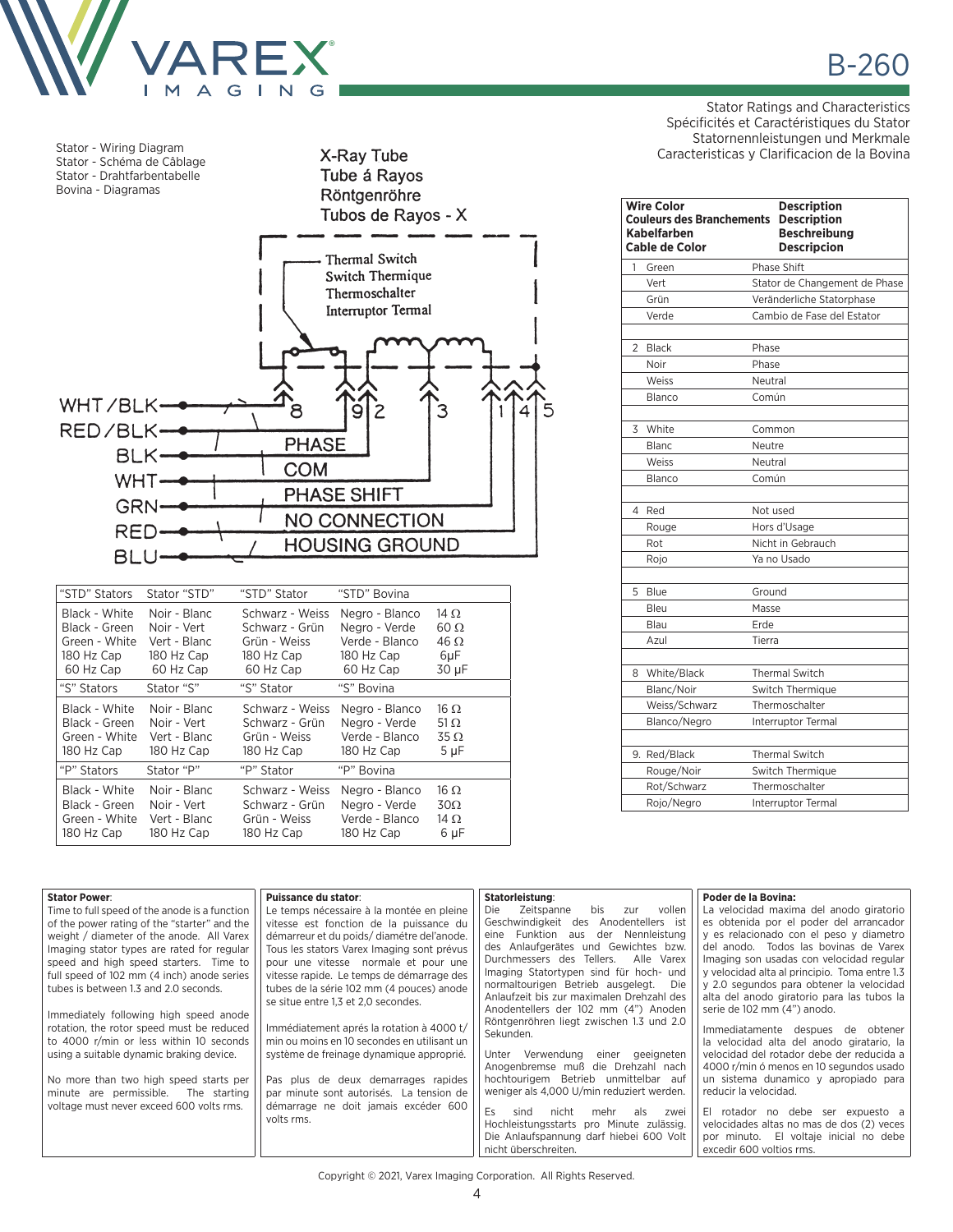

X-ray Tube Assembly Heating and Cooling Curve Abaque de Échauffement Refroidissement de l'ensemble Röntgenstrahler Erwärmungs- und Abkühlkurven Curvas de calentamiento / enfriamento de la unidad radiogena



| Note:                                                                                  | Remarque:                                                                                                                                                                   | Anmerkungen:                                                                                                            | Nota:                                                                                                           |
|----------------------------------------------------------------------------------------|-----------------------------------------------------------------------------------------------------------------------------------------------------------------------------|-------------------------------------------------------------------------------------------------------------------------|-----------------------------------------------------------------------------------------------------------------|
| 1. Heat inputs into housing include tube power, I<br>filament power, and stator power. | L'apport calorifique dans la gaine incult la  <br>puissance du tube, du filament et du stator.                                                                              | Der wärmungskurven berücksichtigen die<br>Verlustleistung aus der Anode, der Kathode<br>und des stators.                | La energia del encaje incluye el poder del<br>tubo, el poder del filamento y el poder de la<br>bovina.          |
| 2. Heating curves based on no restrictions<br>assembly.                                | Courbes d'échauffement basées sur une<br>l 2.<br>of natural convection around tube housing   circulation d'air naturelle sans entrave autour  <br>de l'ensemble gaine-tube. | Die Heizkurven basieren auf keinerlei<br>Einschränkung der natürlichen Konvektion in<br>der Umgebung der Strahlerhaube. | Las curvas de calentamiento no son<br>afectadas por el calor natural creado en la<br>parte exterior del encaje. |

Copyright © 2021, Varex Imaging Corporation. All Rights Reserved.